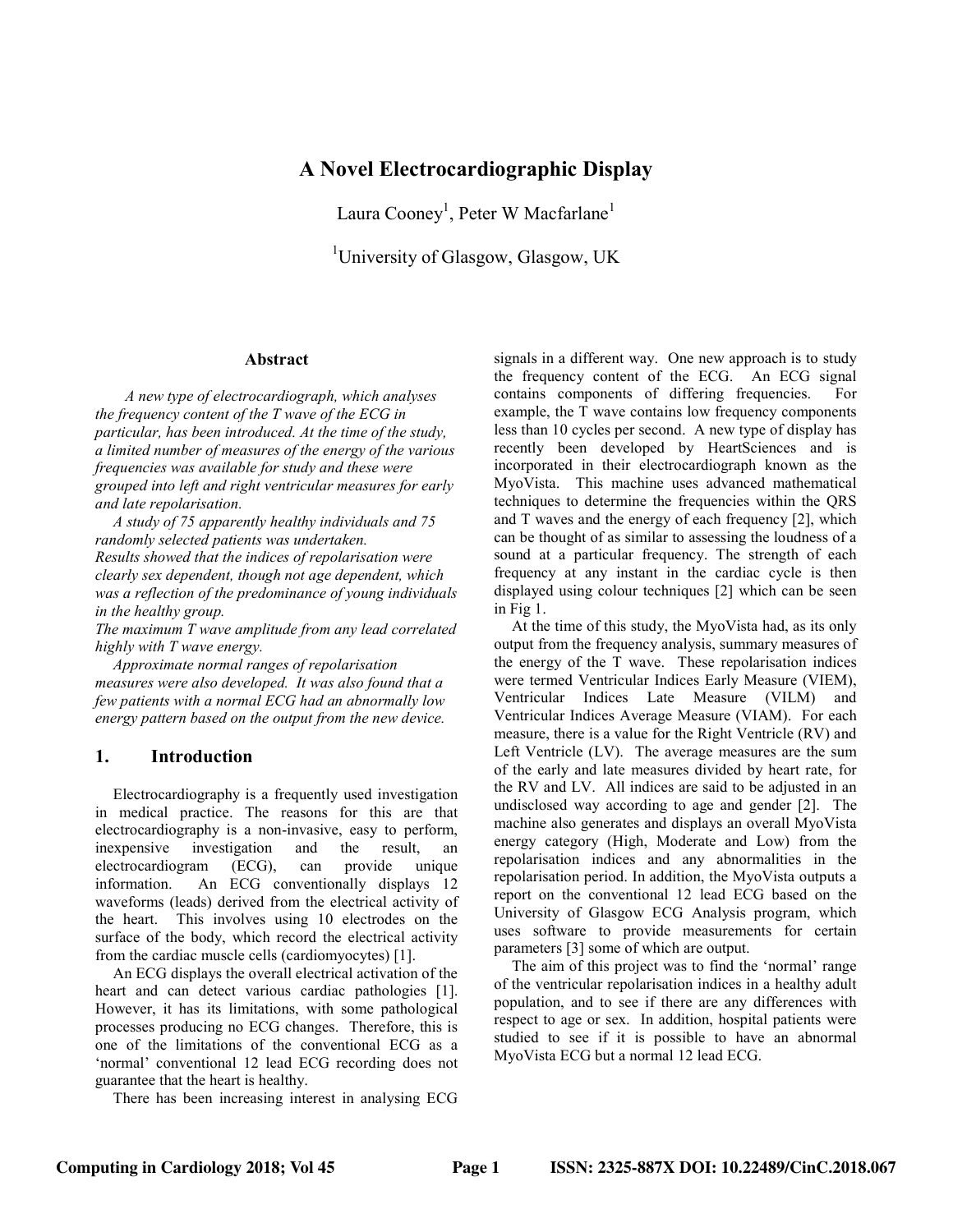

Figure 1: MyoVista Display, (from HeartSciences 2018). The hsECG machine displaying the conventional ECG tracing and the MyoVista energy waveform on the left. On the right of the display is the MyoVista Energy Category (top), MyoVista Ventricular Indices (middle) and University of Glasgow Analysis Report (bottom).

# 1.1. Methods

### 1.2 ECG Recording

Ethical approval was obtained from the Medical, Veterinary and Life Sciences College Ethics Committee for the use of the ECG machine in healthy adult volunteers. For this part of the study, an Information Sheet and Consent form were generated. Healthy adult volunteers were recruited via word of mouth, by posters located in Glasgow Royal Infirmary (GRI) and the University Wolfson Medical School Building (WMSB) and through an email to medical students.

Volunteers read an information sheet, were given the opportunity to ask questions, and could then agree to take part in the study with written consent. To be eligible for the study, participants needed to be apparently healthy adults. The main exclusion criterion was any condition which could affect the cardiovascular system e.g. hypertension or cardiac valvular abnormalities.

The West of Scotland NHS Research Ethics Service Office approved the use of the MyoVista machine to facilitate its evaluation in patients who required an ECG to be recorded as part of their usual clinical care. Therefore, patients in the cardiac wards of Glasgow Royal Infirmary (GRI) were recruited to take part in the study. In addition, patients attending a cardiology clinic were also invited to take part in the study. The patients were informed about the study, in particular why the new machine was being used and invited to take part. Verbal consent was gained.

 ECGs were recorded for over 20 seconds. After the recording, the repolarization data from the MyoVista was transferred to a spreadsheet. From the machine, the following information was obtained: the six repolarisation indices, MyoVista energy category, University of Glasgow analysis summary (Normal, Borderline or Abnormal) and the largest T wave amplitude. The T wave amplitudes were reported by the University of Glasgow program and the maximum absolute value was also noted. Patient information (sex, age, height and weight) was also added to the spreadsheet.

# 1.3. Statistical Analysis

For data analysis, volunteer and patient data was recorded in Excel spreadsheets, and then imported into SPSS and Minitab in order to analyse the data.

Firstly, the mean and standard deviation of the six repolarisation indices for groups of male and female volunteers was calculated. To compare the means of the sexes, Student's T-test was used as the data was normally distributed, with equal variances not assumed, as not all of the indices had equal variance between the samples.

To calculate an approximate normal range for males and females, the mean  $\pm$  two standard deviations was used. To test the correlation between ventricular repolarisation indices and age, and then between ventricular repolarisation indices and maximum T wave amplitude, Spearman's correlation was calculated.

# 2. Results

### 2.1. Volunteers

75 ECGs from healthy adult volunteers (34 males aged  $31.8\pm16.7$  years, 41 females aged  $27.6\pm12.5$  years) were recorded. One male was excluded due to exclusion criteria being met.

### 2.2. Sex

There were significant differences found when comparing the means of each of the ventricular repolarisation indices in male and female volunteers. Repolarisation indices were higher in males than in females (Table 1). In the early measure of ventricular repolarisation, the mean difference was 42.81 and 39.75 for the right and left ventricles respectively. The mean difference for the late measure was 40.42 and 37.53 for the right and left ventricles respectively. For the average measures of repolarisation, there was a significant mean difference of 1.71 and 1.53 for the right and left ventricles respectively. All of the mean differences were highly significant, each with  $p \le 0.001$ .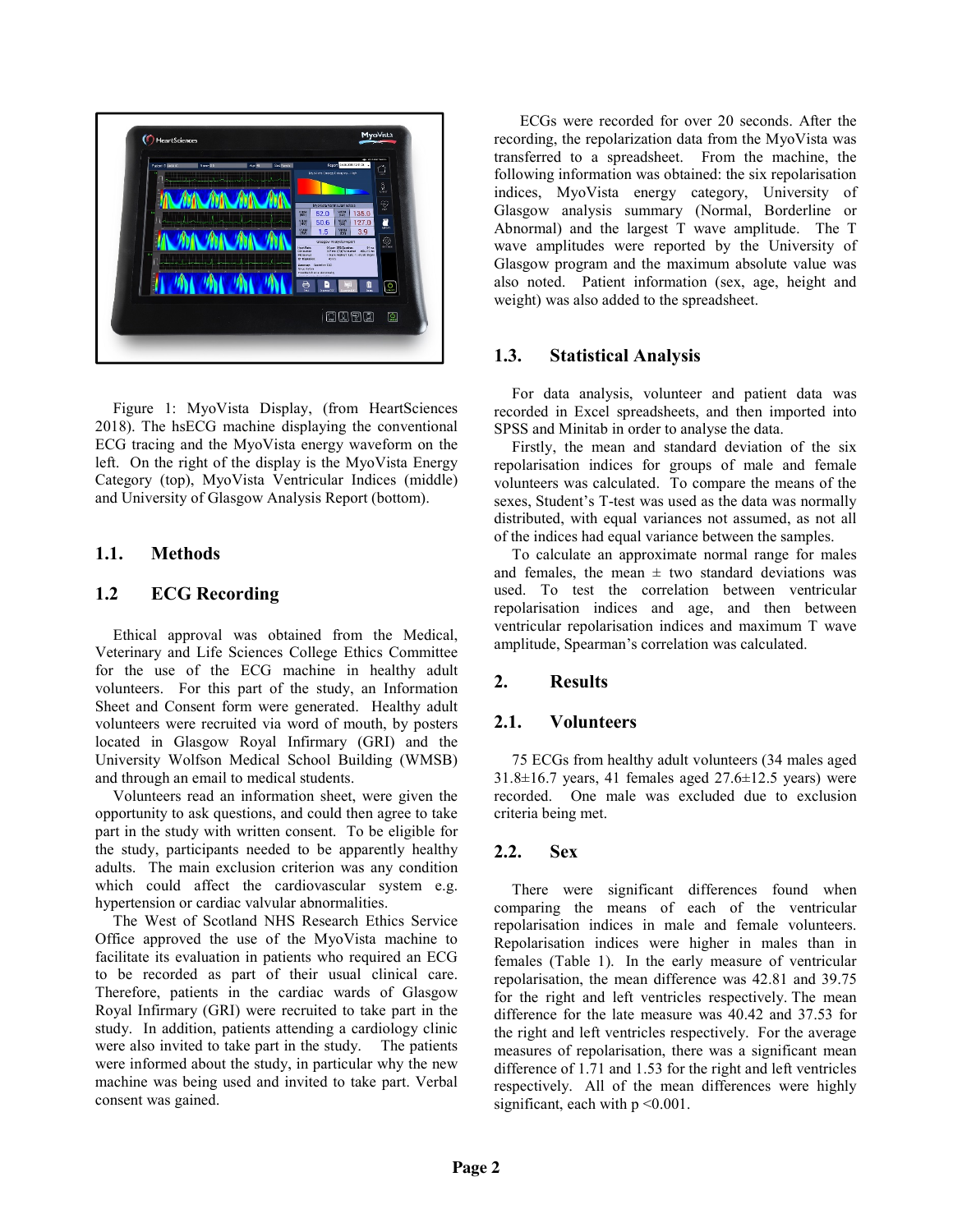|                  | Female |           |                        |              |
|------------------|--------|-----------|------------------------|--------------|
|                  | Mean   | SD.       | <b>Reference Range</b> |              |
|                  |        |           | Lower                  | <b>Upper</b> |
| <b>VIEM (RV)</b> | 97.74  | 23.51     | 50.72                  | 144.76       |
| VIEM (LV)        | 90.16  | 34.56     | 21.03                  | 159.29       |
| VILM (RV)        | 92.97  | 21.84     | 49.29                  | 136.65       |
| VILM (LV)        | 85.86  | 32.12     | 21.23                  | 150.48       |
| VIAM (RV)        | 2.71   | 0.82      | 1.07                   | 4.35         |
| VIAM (LV)        | 2.57   | 1.19      | 0.19                   | 4.95         |
|                  | Male   |           |                        |              |
|                  | Mean   | <b>SD</b> | <b>Reference Range</b> |              |
|                  |        |           | Lower                  | Upper        |
| <b>VIEM (RV)</b> | 140.6  | 40.26     | 60.03                  | 221.08       |
| VIEM (LV)        | 130.0  | 40.71     | 48.49                  | 211.32       |
| VILM (RV)        | 133.4  | 38.12     | 57.16                  | 209.63       |
| VILM (LV)        | 123.4  | 37.91     | 47.56                  | 199.20       |
| VIAM (RV)        | 4.42   | 1.45      | 1.51                   | 7.32         |
| VIAM (LV)        | 4.10   | 1.58      | 0.94                   | 7.26         |

Table 1: Mean (Standard Deviation) of MyoVista Ventricular Repolarisation Indices and Reference Ranges for females and males.

# 2.3. Age

Spearman's correlation indicated that there was no significant correlation between age and any of the ventricular repolarisation indices in this study, for male or female volunteers.

#### 2.4. Maximum T Wave Amplitude

Comparison of the ventricular repolarisation indices against the maximum T wave amplitude showed that there were positive correlations. The Spearman's correlation between maximum T wave amplitude and each of the repolarisation indices ranged from 0.490 to 0.622 (VIEM (RV): 0.621, VIEM (LV): 0.502, VILM (RV): 0.609, VILM (LV): 0.490, VIAM (RV): 0.622, VIAM (LV):0.502). All of these correlations were highly significant ( $p < 0.001$ ) as seen in Figure 2.

### 2.5. Energy Categories

No relationship was found between ventricular repolarisation indices and energy category for males and females. There was no obvious cut off value for the repolarisation indices for each overall energy category.

#### 2.6. Reference Ranges

The reference ranges for the six repolarisation indices, for healthy adults, were also calculated for males and females, as shown in Table 1. There is some overlap in the reference ranges between males and females.

#### 2.7. Patients

75 ECGs from patients in GRI (56 males aged  $59.8\pm16.8$  years, 19 females aged  $69.6\pm16.6$  years) were recorded. Four ECGs from patients (2 males and 2 females) with implanted cardiac pacemakers were excluded.

There were a few patients whose repolarisation indices were outside of the reference ranges generated from the healthy volunteers for each index. There were some patients below the reference range, which would be expected. However, interestingly, there was also a number of patients whose indices were above the reference range.

### 2.8. University of Glasgow Automated ECG Report

In addition, for patients and volunteers, the overall energy category was compared with the summary generated from the University of Glasgow Analysis Report, which can be seen in Table 2??. This showed that the majority of volunteers had a normal ECG with high energy level, whereas most patients had an abnormal ECG result with low overall energy category. However, it also showed that it is possible to have, on the one hand, a normal ECG interpretation with an abnormal energy level or, on the other hand, an abnormal ECG with a high overall energy level. For example, nine patients had a normal 12 lead ECG of whom one had an abnormal and eight a moderate overall MyoVista energy category.



Figure 2: Scattergraph plotted to show Ventricular Repolarisation Indices against maximum T wave amplitude for volunteers. All graphs show that there is a positive correlation between the ventricular repolarisation indices and the maximum T wave amplitude.